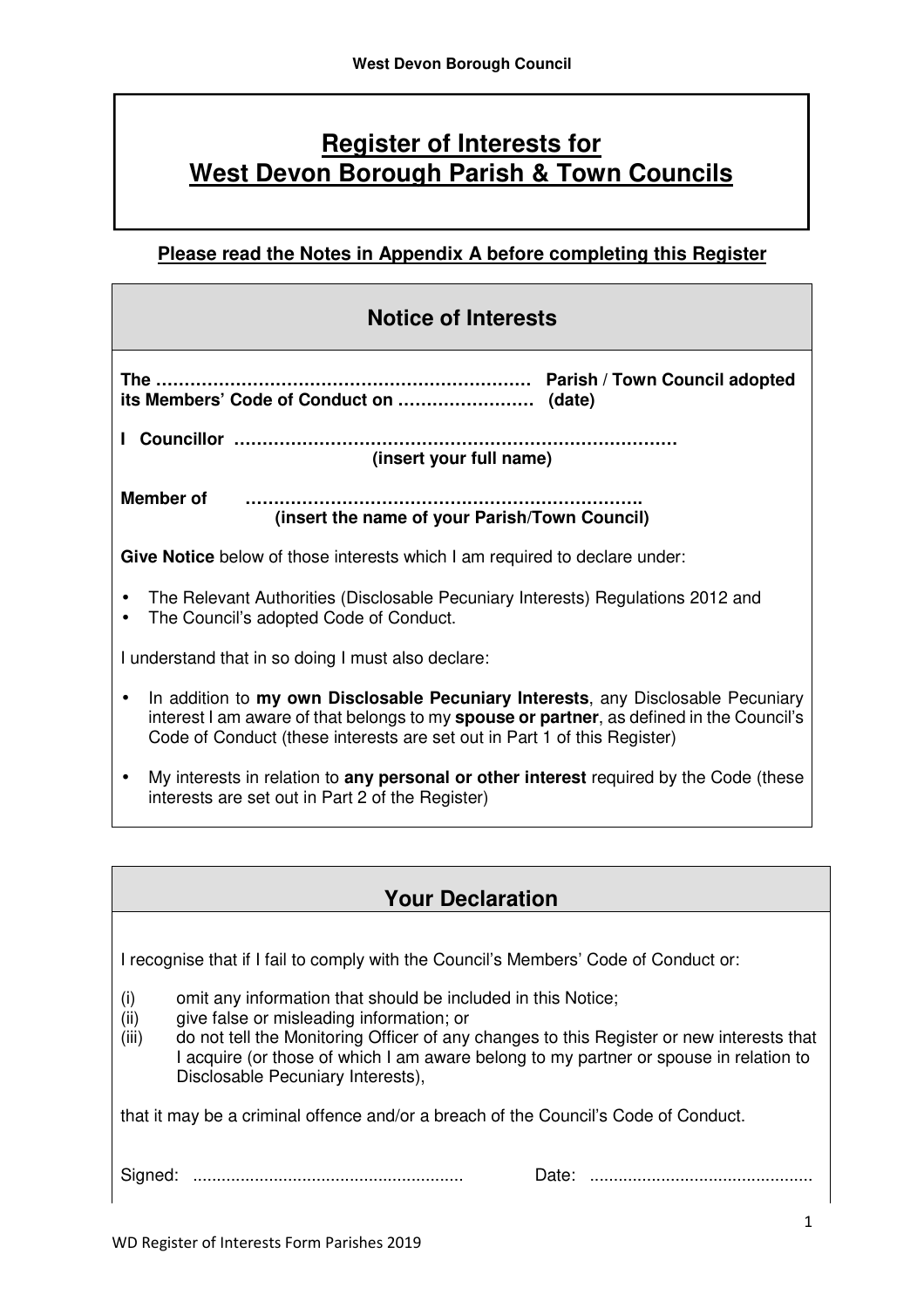| Part 1                                                  |                                                                                                                                                                                                                                                                      |  |  |  |
|---------------------------------------------------------|----------------------------------------------------------------------------------------------------------------------------------------------------------------------------------------------------------------------------------------------------------------------|--|--|--|
| <b>Disclosable Pecuniary Interests</b>                  |                                                                                                                                                                                                                                                                      |  |  |  |
| Employment, Office, Trade, Profession or Vocation<br>1. |                                                                                                                                                                                                                                                                      |  |  |  |
| Please give details of:                                 |                                                                                                                                                                                                                                                                      |  |  |  |
| (i)                                                     | every employment, job, trade, office, business or vocation for which you (and/or<br>spouse/partner) receive any benefit or gain (i.e. profit, salary or benefit in kind)<br>including a short description of the activity e.g. 'Accountant' or 'Farmer' and          |  |  |  |
| (ii)                                                    | the name of any employer or body, firm or company which you own (and/or your<br>spouse/partner owns) or in whose securities you/they have any beneficial<br>interest.                                                                                                |  |  |  |
| (i)                                                     | Description of<br>your/spouse/partner's<br>employment, job,<br>vocation, trade or<br>business carried on for<br>profit, gain or benefit                                                                                                                              |  |  |  |
| (ii)                                                    | Name of employer,<br>body, firm or company<br>by which you (or<br>spouse/partner) are:<br>employed, or<br>in which you (your<br>spouse/partner) are<br>a Partner or a<br>remunerated<br>Director or<br>in whose securities<br>you/they have a<br>beneficial interest |  |  |  |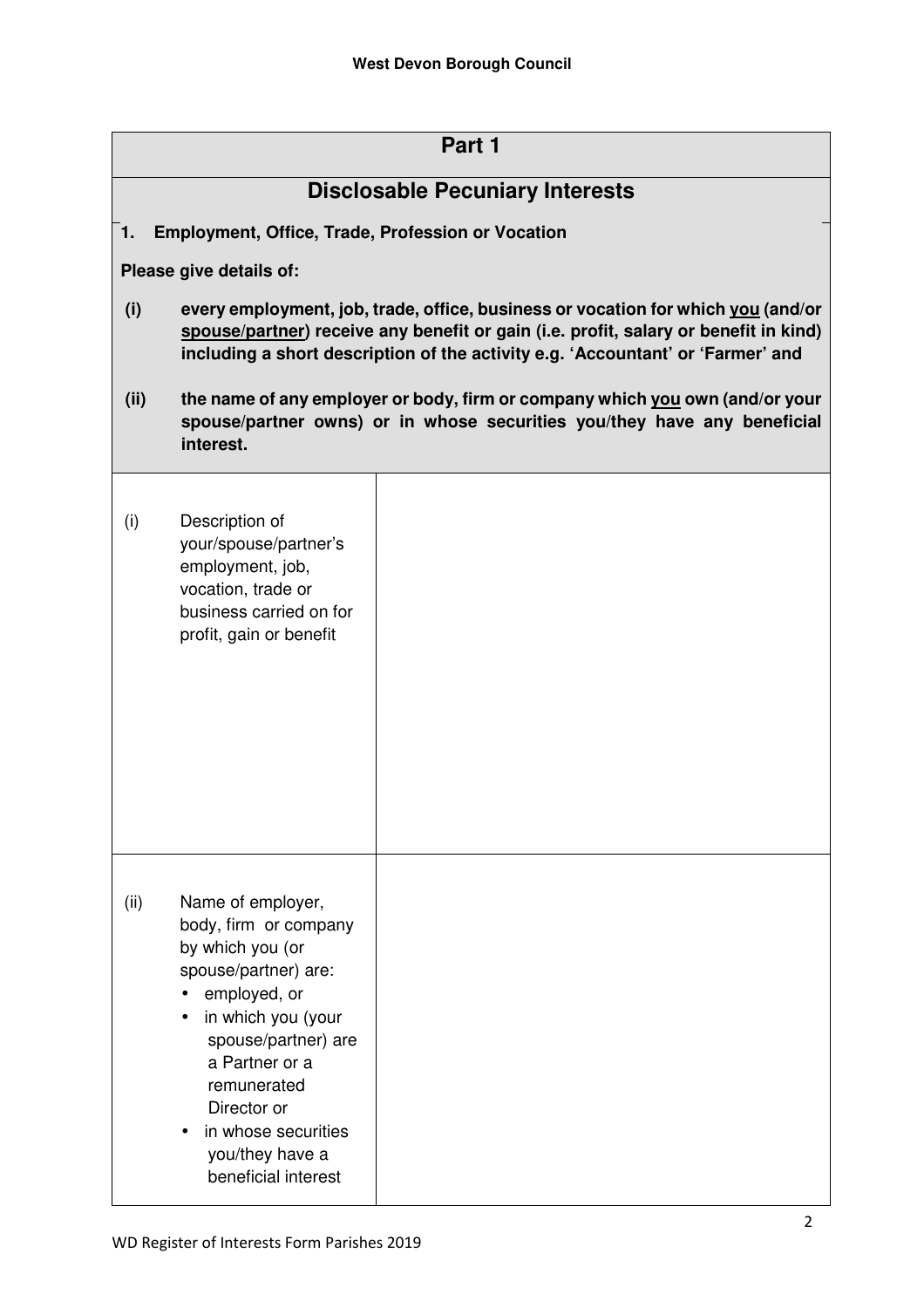### **2 (a). Sponsorship - you**

 **Please give details of any person or body (other than the Council) who has made any payment to you in respect of your election or any expenses you have incurred in carrying out your duties as a Parish/Town Councillor.** 

#### $2(b)$ . **2 (b). Sponsorship – your spouse or partner**

 **Please give details of any person or body (other than the Council) who has (to your knowledge) made any payment to your spouse or partner in respect of their election or any expenses they have incurred in carrying out their duties as a Councillor.** 

#### $3.$ **3. Securities: Interests in Companies or other bodies**

 **Please give details of any body which:** 

- **Council's area, and**  has (to your knowledge) a place of business or owns land in the Parish/Town
- in which you (and/or spouse/partner) have a beneficial interest in either:
	- **a. the total nominal value of the securities exceeds £25,000 or one hundredth of the total issued share capital of that body, or**
	- **b. if the share capital of that body is of more than one class, the total nominal value of the shares of any one class in which you have a beneficial interest exceeds one hundredth of the total issued share capital of that class.**

 **Note: It is not necessary to declare the nature or size of the holding, simply the name of the company or other body.**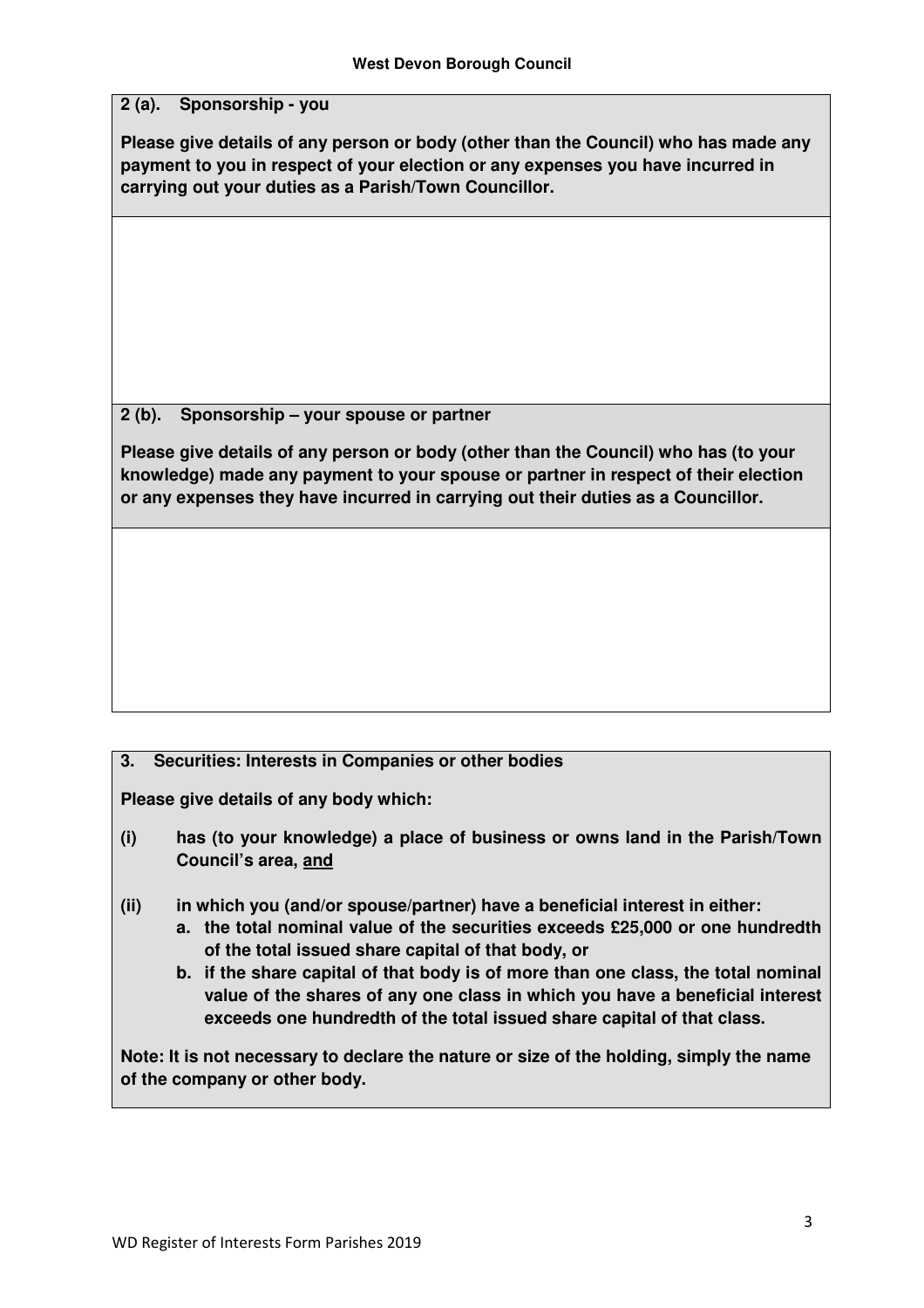#### **4. Contracts: for Goods, Works or Services with the Parish/Town Council**

 **Please give details of any current, existing contracts for goods, works or services between:** 

- **(i) the Council and**
- **(ii) you (spouse/partner) or**
- **which you/they own or in which you/they have a beneficial interest, as referred to at 3 above.**  any body, firm or company by which you (or spouse/partner) are employed or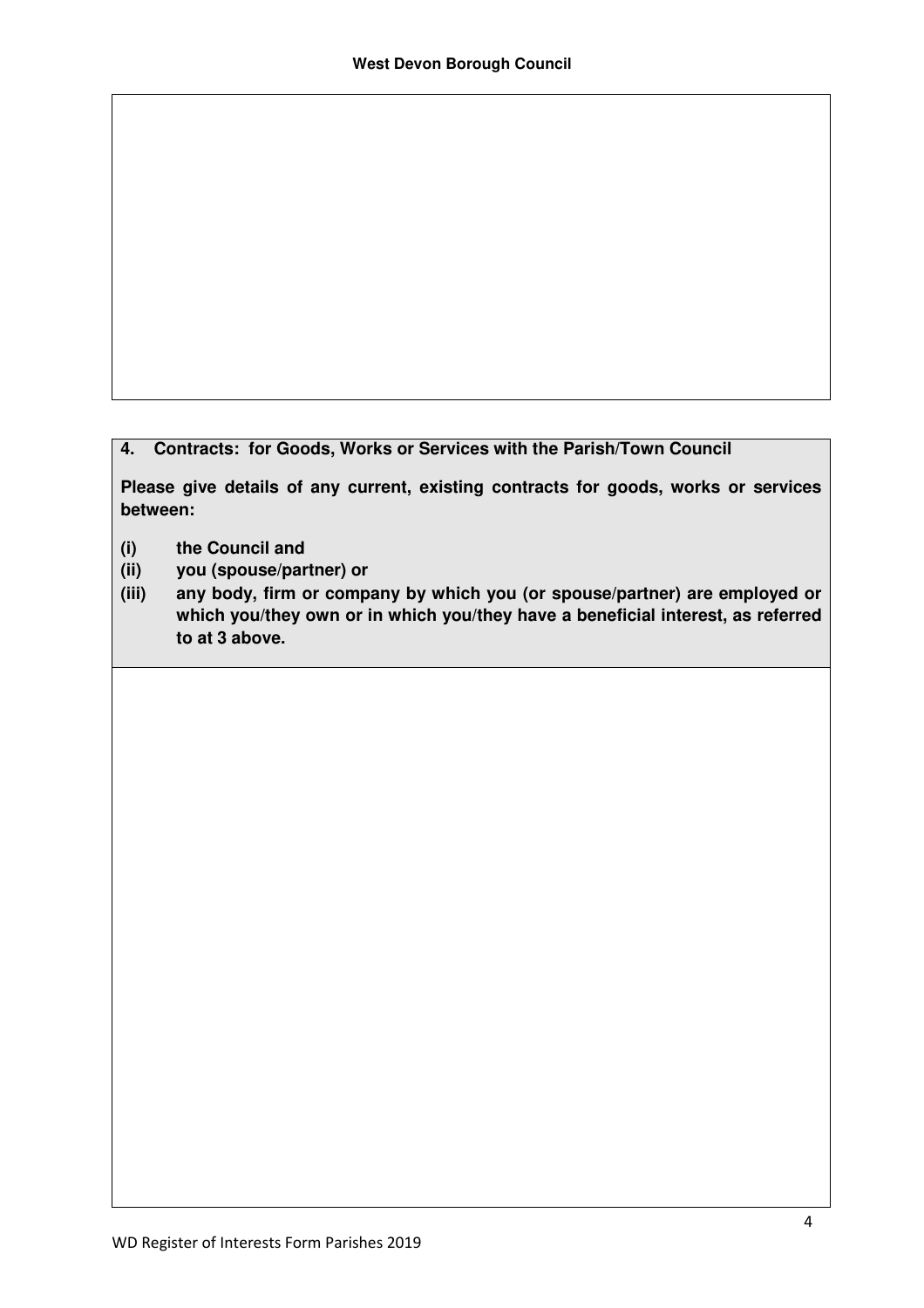#### **5. Land and Licenses in the Council's Area**

 **Please give the address or other description (sufficient to identify the location) of any land or property in the Council's area in which you (or spouse/partner) have a beneficial interest, indicating whether you/he/she are the owner, lessee or tenant. You should include any land in which you (or spouse/partner) have a licence (alone or with others) to occupy for a period of one month or longer (for example, any allotments you/they rent or use).** 

 **You must include the property you live in** 

 **6. Corporate Tenancies: Land leased from the Parish / Town Council** 

 **Please give the address or other description (sufficient to identify the location) of any land leased or licensed from the Council by:** 

- **(i) you**
- **(ii) your spouse/partner, or**
- **or which you (spouse/partner) own or in which you (spouse/partner) have a beneficial interest (specified at 3 above)**  any body firm or company by which you (or your spouse/partner) are employed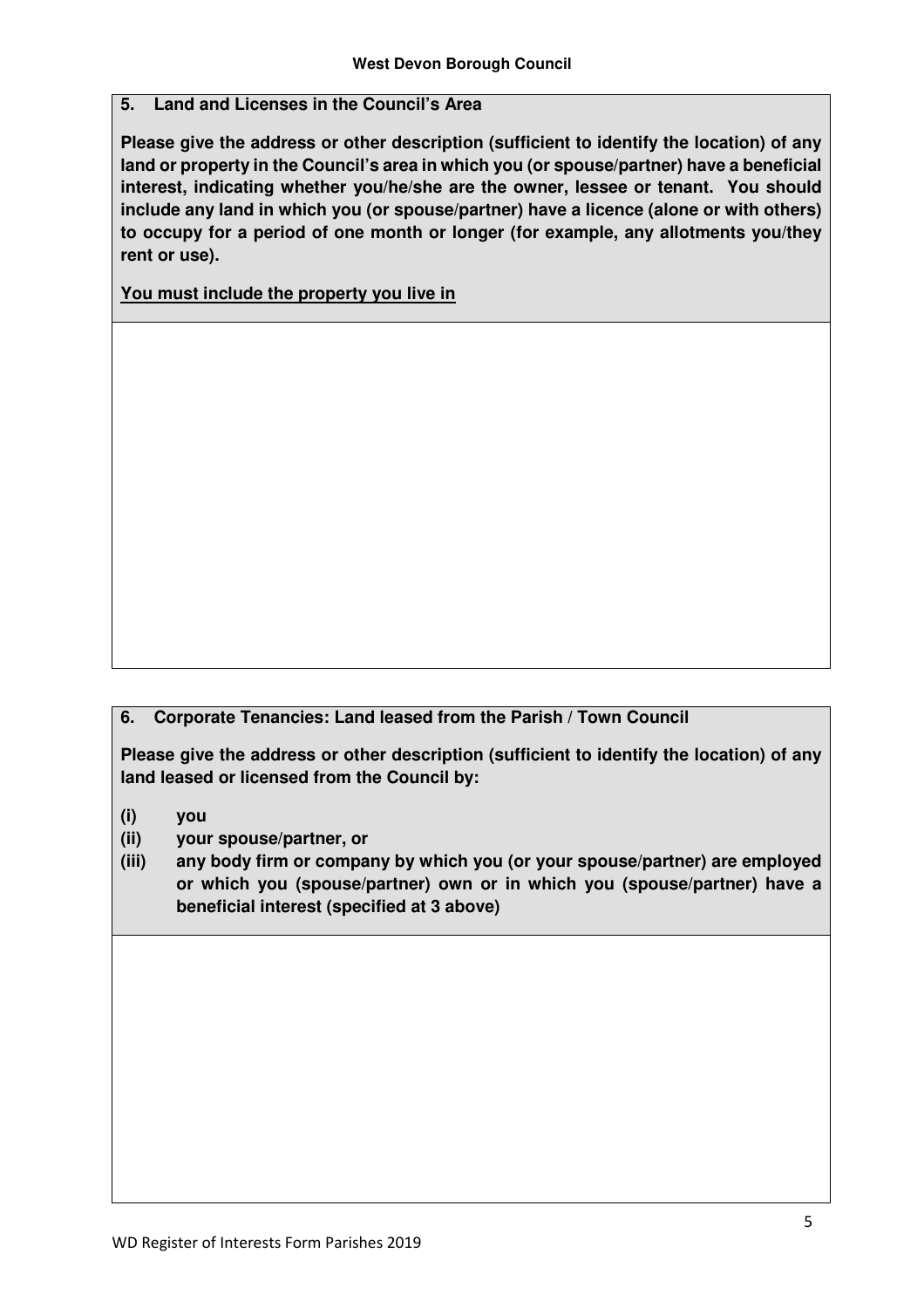## **Part 2**

## **Personal and other Registerable Interests**

**(These interests are your interests only – you do not need to include your spouse/partner)** 

### **7. Membership of Other Bodies**

**Please give details of your membership of, your connection with, or any position of general control or management in, any bodies in the categories listed below.** 

| Any Body or Organisation to which you<br>a)<br>have been appointed or nominated by<br>the Council as its representative |  |
|-------------------------------------------------------------------------------------------------------------------------|--|
| b) Any other Body exercising functions of a                                                                             |  |
| public nature                                                                                                           |  |
| (e.g. County, Town or Parish Council;<br>National Park Authority; Health, Police or<br>Fire Authority etc)              |  |
| c) Any Body directed to charitable purposes                                                                             |  |
| (e.g., an Industrial and Provident Society or<br>Charity)                                                               |  |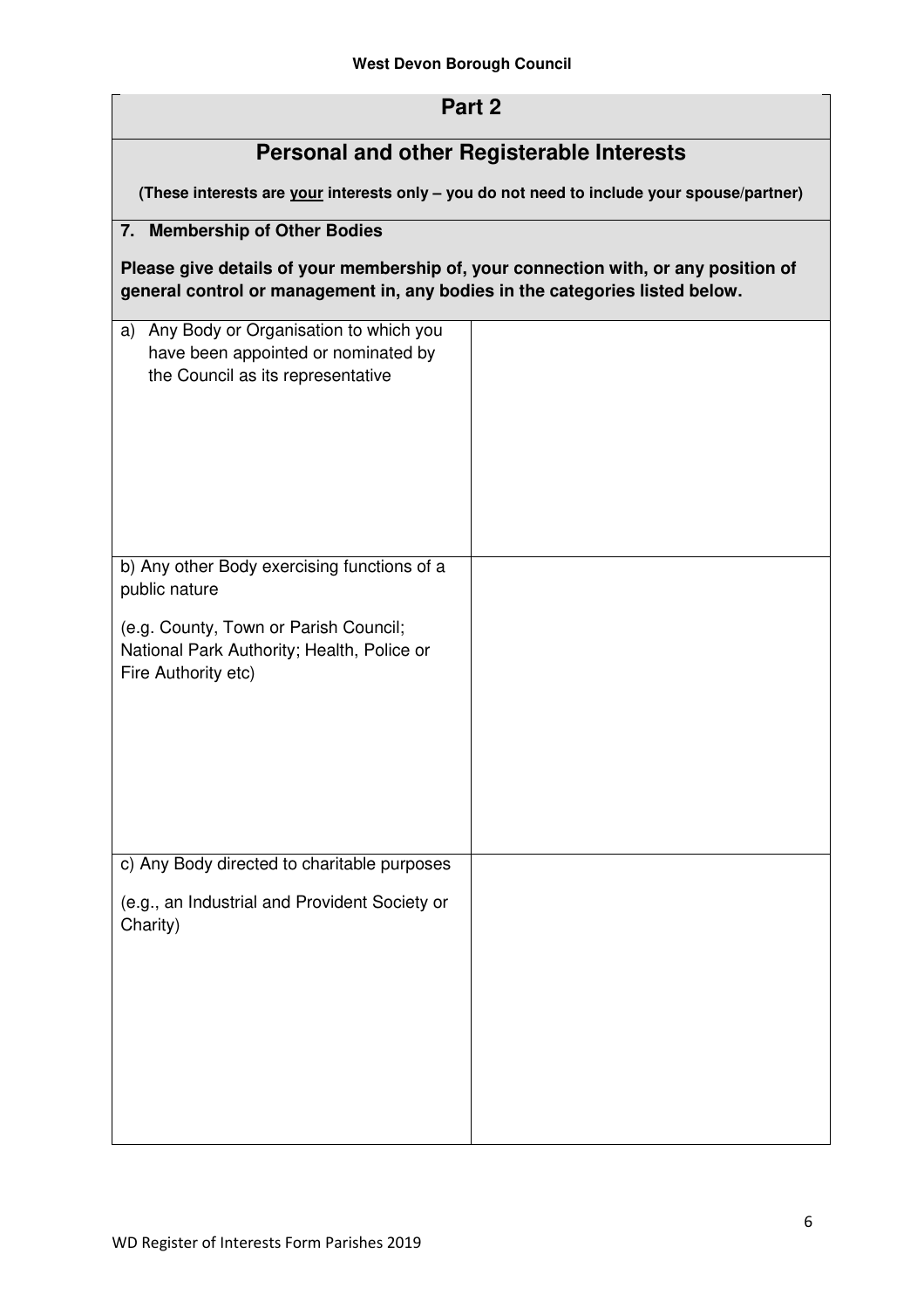| d) Any Body whose principle purpose is to                                           |  |
|-------------------------------------------------------------------------------------|--|
| influence public opinion or policy                                                  |  |
| (e.g. Political Party; Trade Union,                                                 |  |
| Professional Association, Local Action                                              |  |
| Forum, Civic Society or Interest Group)                                             |  |
|                                                                                     |  |
|                                                                                     |  |
| e) Any other body which, in your view, might                                        |  |
| create a conflict of interest in carrying out                                       |  |
| your duties as a Councillor.                                                        |  |
|                                                                                     |  |
|                                                                                     |  |
| 8. Any other matter which, in your view,                                            |  |
| might create a conflict of interest in<br>carrying out your duties as a Councillor, |  |
| including but not confined to the receipt                                           |  |
| of gifts or hospitality to a value greater                                          |  |
| than £100.                                                                          |  |
|                                                                                     |  |
|                                                                                     |  |
|                                                                                     |  |
|                                                                                     |  |